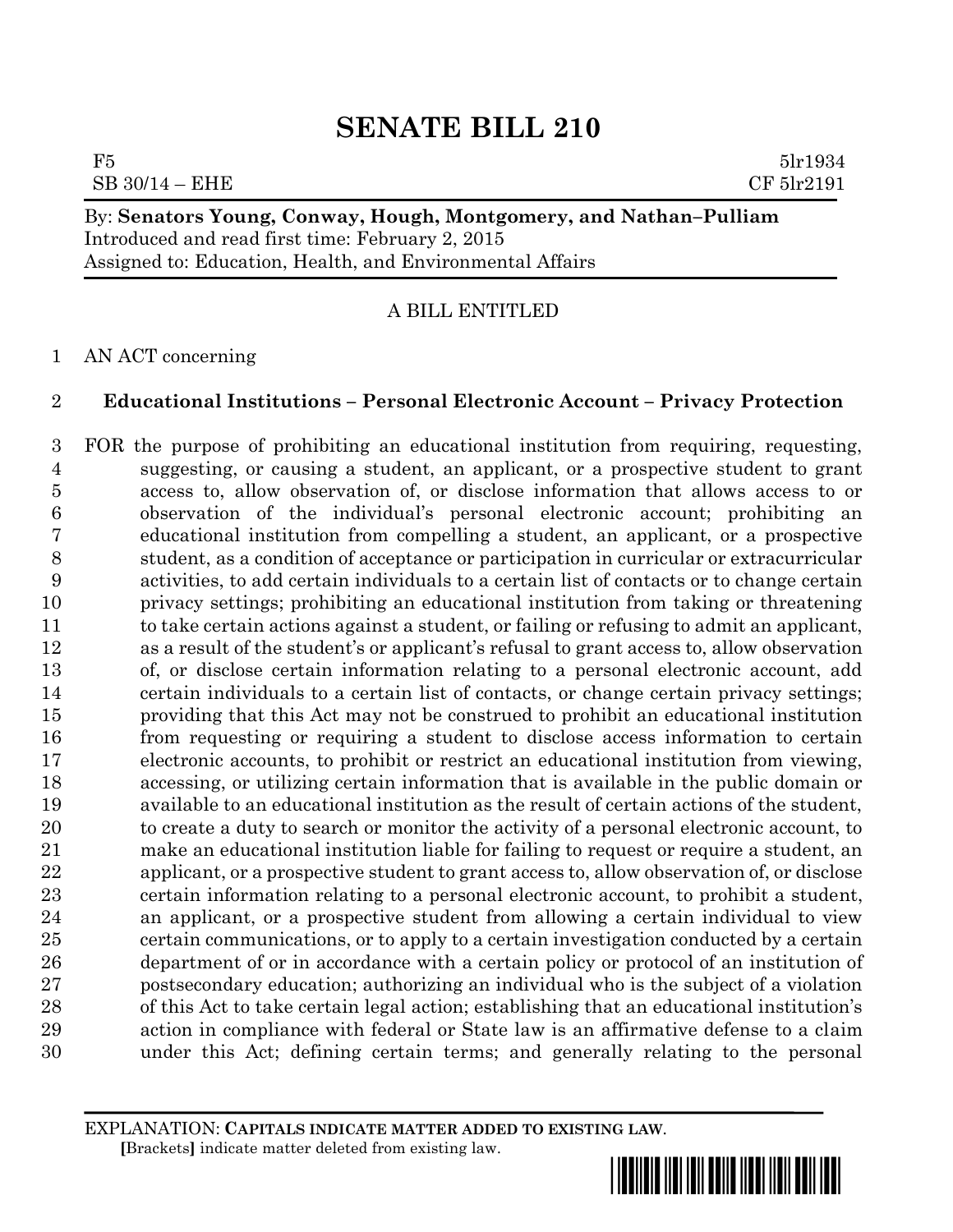## **SENATE BILL 210**

| $\mathbf{1}$<br>$\overline{2}$                           | electronic accounts of students, applicants, and prospective students of educational<br>institutions.                                                                                                                                                                                                                                                                                             |
|----------------------------------------------------------|---------------------------------------------------------------------------------------------------------------------------------------------------------------------------------------------------------------------------------------------------------------------------------------------------------------------------------------------------------------------------------------------------|
| 3<br>$\overline{4}$<br>$\overline{5}$<br>$\,6$<br>7<br>8 | BY adding to<br>Article – Education<br>Section 26–401 to be under the new subtitle "Subtitle 4. Personal Electronic Account"<br>Privacy Protection"<br>Annotated Code of Maryland<br>(2014 Replacement Volume and 2014 Supplement)                                                                                                                                                                |
| 9<br>10                                                  | SECTION 1. BE IT ENACTED BY THE GENERAL ASSEMBLY OF MARYLAND,<br>That the Laws of Maryland read as follows:                                                                                                                                                                                                                                                                                       |
| 11                                                       | <b>Article - Education</b>                                                                                                                                                                                                                                                                                                                                                                        |
| 12                                                       | SUBTITLE 4. PERSONAL ELECTRONIC ACCOUNT PRIVACY PROTECTION.                                                                                                                                                                                                                                                                                                                                       |
| 13                                                       | $26 - 401.$                                                                                                                                                                                                                                                                                                                                                                                       |
| 14<br>15                                                 | (1)<br>IN THIS SECTION THE FOLLOWING WORDS HAVE THE MEANINGS<br>(A)<br><b>INDICATED.</b>                                                                                                                                                                                                                                                                                                          |
| 16<br>17<br>18                                           | "ACCESS INFORMATION" MEANS A USER NAME, A PASSWORD,<br>(2)<br>LOG-IN INFORMATION, AN ACCOUNT NAME, OR ANY OTHER SECURITY INFORMATION<br>THAT PROTECTS ACCESS TO A PERSONAL ELECTRONIC ACCOUNT.                                                                                                                                                                                                    |
| 19<br>20<br>21<br>22                                     | (3)<br>"EDUCATIONAL INSTITUTION" MEANS A PUBLIC OR PRIVATE<br>EDUCATIONAL INSTITUTION THAT OFFERS STUDENTS AN ORGANIZED COURSE OF<br>STUDY OR TRAINING THAT IS ACADEMIC, TECHNICAL, TRADE-ORIENTED, OR<br>PREPARATORY FOR GAINFUL EMPLOYMENT IN A RECOGNIZED OCCUPATION.                                                                                                                          |
| 23<br>24<br>25<br>26<br>27<br>28                         | (I) "PERSONAL ELECTRONIC ACCOUNT" MEANS AN ACCOUNT<br>(4)<br>CREATED VIA AN ELECTRONIC MEDIUM OR A SERVICE THAT ALLOWS USERS TO<br>CREATE, SHARE, OR VIEW USER-GENERATED CONTENT, INCLUDING UPLOADING OR<br>DOWNLOADING VIDEOS OR STILL PHOTOGRAPHS, BLOGS, VIDEO BLOGS, PODCASTS,<br>MESSAGES, ELECTRONIC MAIL, INTERNET WEB SITE PROFILES OR LOCATIONS, OR<br>ANY OTHER ELECTRONIC INFORMATION. |
| 29<br>30<br>31                                           | (II) "PERSONAL ELECTRONIC ACCOUNT" DOES NOT INCLUDE<br>AN ACCOUNT THAT IS OPENED ON BEHALF OF, OR OWNED OR PROVIDED BY, AN<br>EDUCATIONAL INSTITUTION.                                                                                                                                                                                                                                            |
| 32<br>33<br>34                                           | "STUDENT" INCLUDES AN INDIVIDUAL WHO IS A PARTICIPANT,<br>(5)<br>TRAINEE, OR STUDENT IN AN ORGANIZED COURSE OF STUDY OR TRAINING OFFERED<br>BY AN EDUCATIONAL INSTITUTION.                                                                                                                                                                                                                        |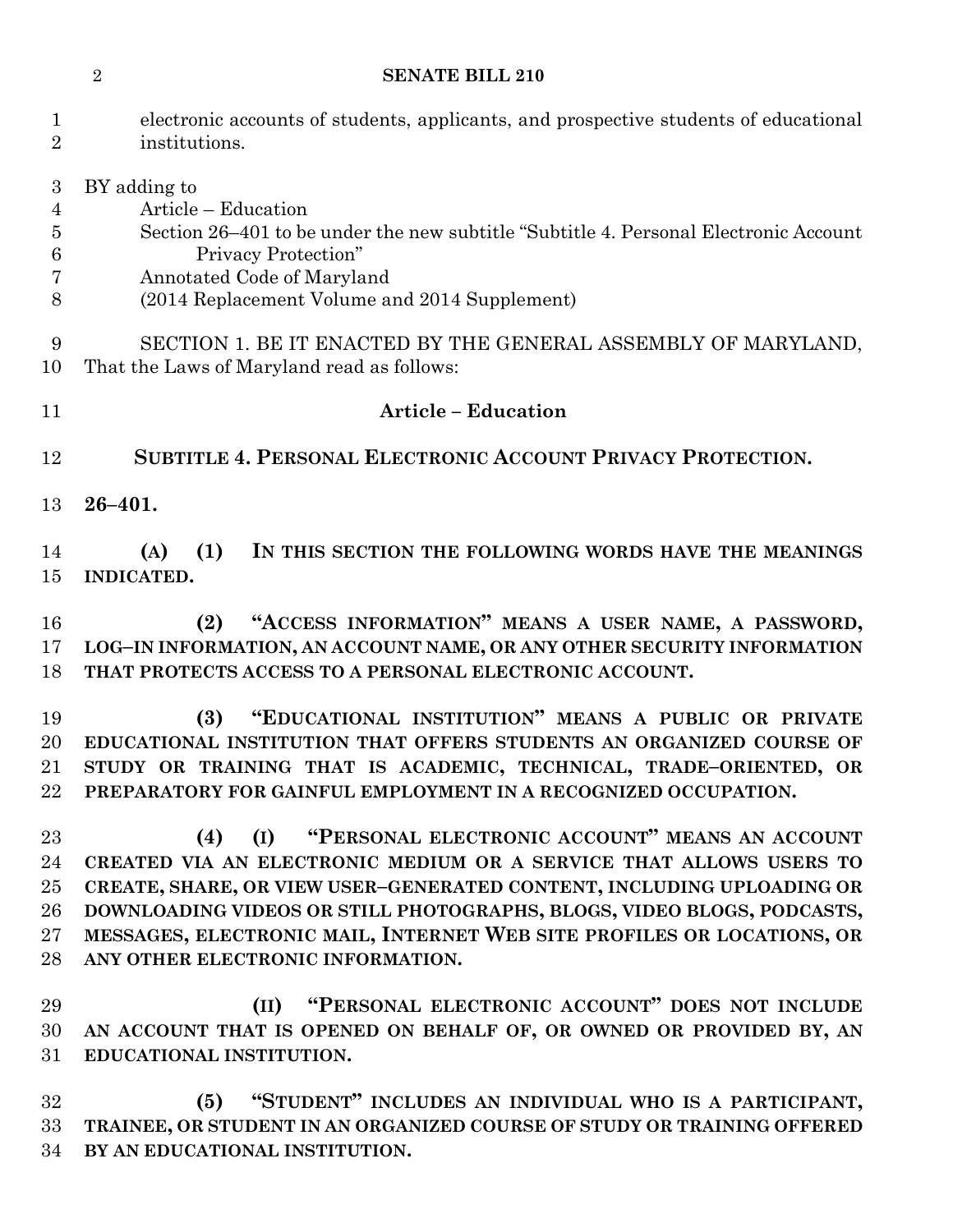**(B) SUBJECT TO SUBSECTION (C) OF THIS SECTION, AN EDUCATIONAL INSTITUTION MAY NOT:**

 **(1) REQUIRE, REQUEST, SUGGEST, OR CAUSE A STUDENT, AN APPLICANT, OR A PROSPECTIVE STUDENT TO GRANT ACCESS TO, ALLOW OBSERVATION OF, OR DISCLOSE INFORMATION THAT ALLOWS ACCESS TO OR OBSERVATION OF THE INDIVIDUAL'S PERSONAL ELECTRONIC ACCOUNT;**

 **(2) COMPEL A STUDENT, AN APPLICANT, OR A PROSPECTIVE STUDENT, AS A CONDITION OF ACCEPTANCE OR PARTICIPATION IN CURRICULAR OR EXTRACURRICULAR ACTIVITIES, TO:**

 **(I) ADD TO THE LIST OF CONTACTS ASSOCIATED WITH A PERSONAL ELECTRONIC ACCOUNT ANY INDIVIDUAL, INCLUDING A COACH, A TEACHER, AN ADMINISTRATOR, ANOTHER EMPLOYEE OF THE EDUCATIONAL INSTITUTION, OR A VOLUNTEER; OR**

 **(II) CHANGE THE PRIVACY SETTINGS ASSOCIATED WITH A PERSONAL ELECTRONIC ACCOUNT;**

 **(3) TAKE ANY ACTION OR THREATEN TO TAKE ANY ACTION TO DISCHARGE, DISCIPLINE, PROHIBIT FROM PARTICIPATING IN CURRICULAR OR EXTRACURRICULAR ACTIVITIES, OR OTHERWISE PENALIZE A STUDENT AS A RESULT OF THE STUDENT'S REFUSAL TO:**

 **(I) GRANT ACCESS TO, ALLOW OBSERVATION OF, OR DISCLOSE ANY INFORMATION THAT ALLOWS ACCESS TO OR OBSERVATION OF A PERSONAL ELECTRONIC ACCOUNT;**

 **(II) ADD ANY INDIVIDUAL TO THE LIST OF CONTACTS ASSOCIATED WITH A PERSONAL ELECTRONIC ACCOUNT; OR**

 **(III) CHANGE THE PRIVACY SETTINGS ASSOCIATED WITH A PERSONAL ELECTRONIC ACCOUNT; OR**

 **(4) FAIL OR REFUSE TO ADMIT AN APPLICANT AS A RESULT OF THE APPLICANT'S REFUSAL TO:**

 **(I) GRANT ACCESS TO, ALLOW OBSERVATION OF, OR DISCLOSE ANY INFORMATION THAT ALLOWS ACCESS TO OR OBSERVATION OF A PERSONAL ELECTRONIC ACCOUNT;**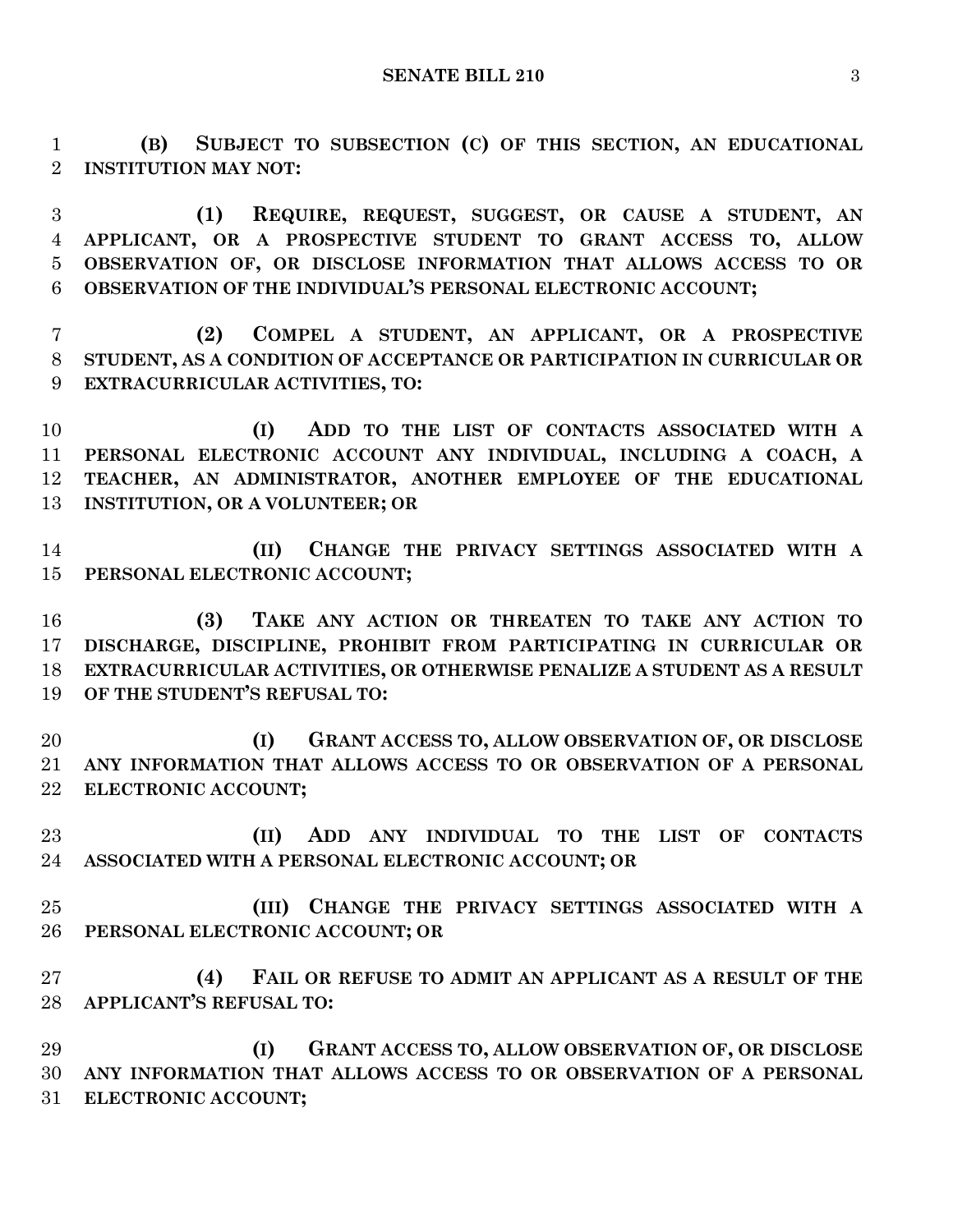|                                | <b>SENATE BILL 210</b><br>$\overline{4}$                                                                                                                                                                                                                                                              |
|--------------------------------|-------------------------------------------------------------------------------------------------------------------------------------------------------------------------------------------------------------------------------------------------------------------------------------------------------|
| $\mathbf{1}$<br>$\overline{2}$ | (II)<br>ADD ANY INDIVIDUAL TO THE LIST OF CONTACTS<br>ASSOCIATED WITH A PERSONAL ELECTRONIC ACCOUNT; OR                                                                                                                                                                                               |
| 3<br>$\overline{4}$            | (III) CHANGE THE PRIVACY SETTINGS ASSOCIATED WITH A<br>PERSONAL ELECTRONIC ACCOUNT.                                                                                                                                                                                                                   |
| $\overline{5}$                 | (C)<br>THIS SECTION MAY NOT BE CONSTRUED TO:                                                                                                                                                                                                                                                          |
| $\,6\,$<br>7<br>8              | (1)<br>PROHIBIT AN EDUCATIONAL INSTITUTION FROM REQUESTING OR<br>REQUIRING A STUDENT TO DISCLOSE ACCESS INFORMATION TO ALLOW THE<br>EDUCATIONAL INSTITUTION TO GAIN ACCESS TO AN ELECTRONIC ACCOUNT:                                                                                                  |
| 9                              | OPENED AT THE EDUCATIONAL INSTITUTION'S BEHEST; OR<br>(I)                                                                                                                                                                                                                                             |
| 10                             | (II)<br>PROVIDED BY THE EDUCATIONAL INSTITUTION;                                                                                                                                                                                                                                                      |
| 11<br>12<br>13                 | PROHIBIT OR RESTRICT AN EDUCATIONAL INSTITUTION FROM<br>(2)<br>VIEWING, ACCESSING, OR UTILIZING INFORMATION ABOUT A STUDENT, AN<br>APPLICANT, OR A PROSPECTIVE STUDENT THAT:                                                                                                                          |
| 14                             | CAN BE OBTAINED WITHOUT ACCESS INFORMATION;<br>(I)                                                                                                                                                                                                                                                    |
| 15                             | (II)<br>IS AVAILABLE IN THE PUBLIC DOMAIN; OR                                                                                                                                                                                                                                                         |
| 16<br>17                       | (III) IS AVAILABLE TO THE EDUCATIONAL INSTITUTION AS THE<br>RESULT OF ACTIONS UNDERTAKEN INDEPENDENTLY BY THE STUDENT;                                                                                                                                                                                |
| 18<br>19                       | (3)<br>CREATE A DUTY REQUIRING AN EDUCATIONAL INSTITUTION TO<br>SEARCH OR MONITOR THE ACTIVITY OF A PERSONAL ELECTRONIC ACCOUNT;                                                                                                                                                                      |
| 20<br>21<br>22<br>23<br>24     | MAKE AN EDUCATIONAL INSTITUTION LIABLE FOR FAILING TO<br>(4)<br>REQUEST OR REQUIRE A STUDENT, AN APPLICANT, OR A PROSPECTIVE STUDENT TO<br>GRANT ACCESS TO, ALLOW OBSERVATION OF, OR DISCLOSE INFORMATION THAT<br>ALLOWS ACCESS TO OR OBSERVATION OF THE INDIVIDUAL'S PERSONAL<br>ELECTRONIC ACCOUNT; |
| 25<br>26<br>27<br>28<br>29     | PROHIBIT A STUDENT, AN APPLICANT, OR A PROSPECTIVE<br>(5)<br>STUDENT FROM ALLOWING AN ATHLETIC COACH OR ADMINISTRATOR TO VIEW THE<br>STUDENT'S, APPLICANT'S, OR PROSPECTIVE STUDENT'S PUBLICLY ACCESSIBLE<br><b>COMMUNICATIONS; OR</b>                                                                |
|                                | (6)<br><b>APPLY TO:</b>                                                                                                                                                                                                                                                                               |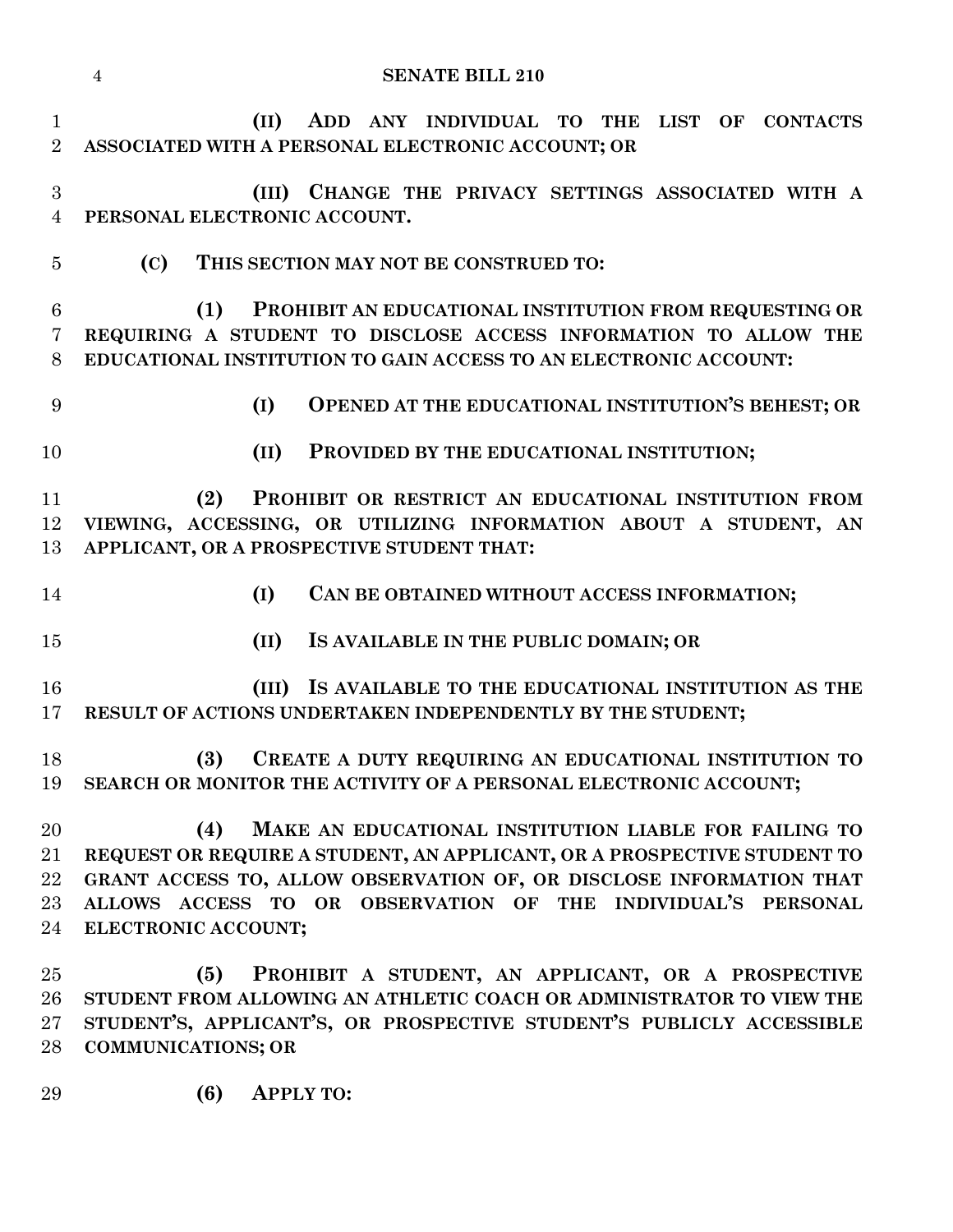**(I) A SUSPECTED CRIMINAL ACTIVITY INVESTIGATION INTO THE PUBLICLY ACCESSIBLE COMMUNICATIONS OF A STUDENT, AN APPLICANT, OR A PROSPECTIVE STUDENT THAT IS PERFORMED BY A PUBLIC SAFETY DEPARTMENT OR POLICE AGENCY OF AN INSTITUTION OF POSTSECONDARY EDUCATION; OR**

 **(II) AN INVESTIGATION, AN INQUIRY, OR A DETERMINATION RELATING TO THE PUBLICLY ACCESSIBLE COMMUNICATIONS OF A STUDENT, AN APPLICANT, OR A PROSPECTIVE STUDENT THAT IS CONDUCTED IN ACCORDANCE WITH THE HEALTH OR PUBLIC SAFETY ADMINISTRATION ASSESSMENT POLICY OR PROTOCOL OF AN INSTITUTION OF POSTSECONDARY EDUCATION.**

 **(D) (1) SUBJECT TO PARAGRAPH (2) OF THIS SUBSECTION, AN INDIVIDUAL WHO IS THE SUBJECT OF A VIOLATION OF ANY PROVISION OF THIS SECTION MAY:**

 **(I) BRING A CIVIL ACTION TO ENJOIN THE VIOLATION OR FOR DAMAGES;**

 **(II) ADD A CLAIM FOR DAMAGES TO AN ACTION SEEKING INJUNCTIVE RELIEF; AND**

 **(III) RECOVER NOT MORE THAN \$1,000 IN DAMAGES PLUS REASONABLE ATTORNEY'S FEES AND COURT COSTS.**

 **(2) AN INDIVIDUAL MAY NOT BRING AN ACTION FOR DAMAGES OR ADD A CLAIM FOR DAMAGES TO AN ACTION SEEKING INJUNCTIVE RELIEF UNDER THIS SECTION UNTIL AT LEAST 60 DAYS AFTER MAKING A WRITTEN DEMAND OF THE ALLEGED VIOLATOR FOR NOT MORE THAN \$1,000 THAT:**

 **(I) INCLUDES REASONABLE DOCUMENTATION OF THE VIOLATION; AND**

 **(II) IS SERVED IN THE MANNER PROVIDED FOR SERVICE OF PROCESS IN A CIVIL ACTION UNDER THE MARYLAND RULES OR BY CERTIFIED MAIL TO THE RESIDENCE OR PRINCIPAL OFFICE OR PLACE OF BUSINESS OF THE ALLEGED VIOLATOR.**

 **(3) AN ACTION UNDER THIS SUBSECTION MAY BE BROUGHT IN THE DISTRICT COURT FOR THE COUNTY IN WHICH:**

- 
- **(I) THE ALLEGED VIOLATION OCCURRED; OR**

 **(II) THE ALLEGED VIOLATOR RESIDES OR HAS A PRINCIPAL OFFICE OR PLACE OF BUSINESS.**